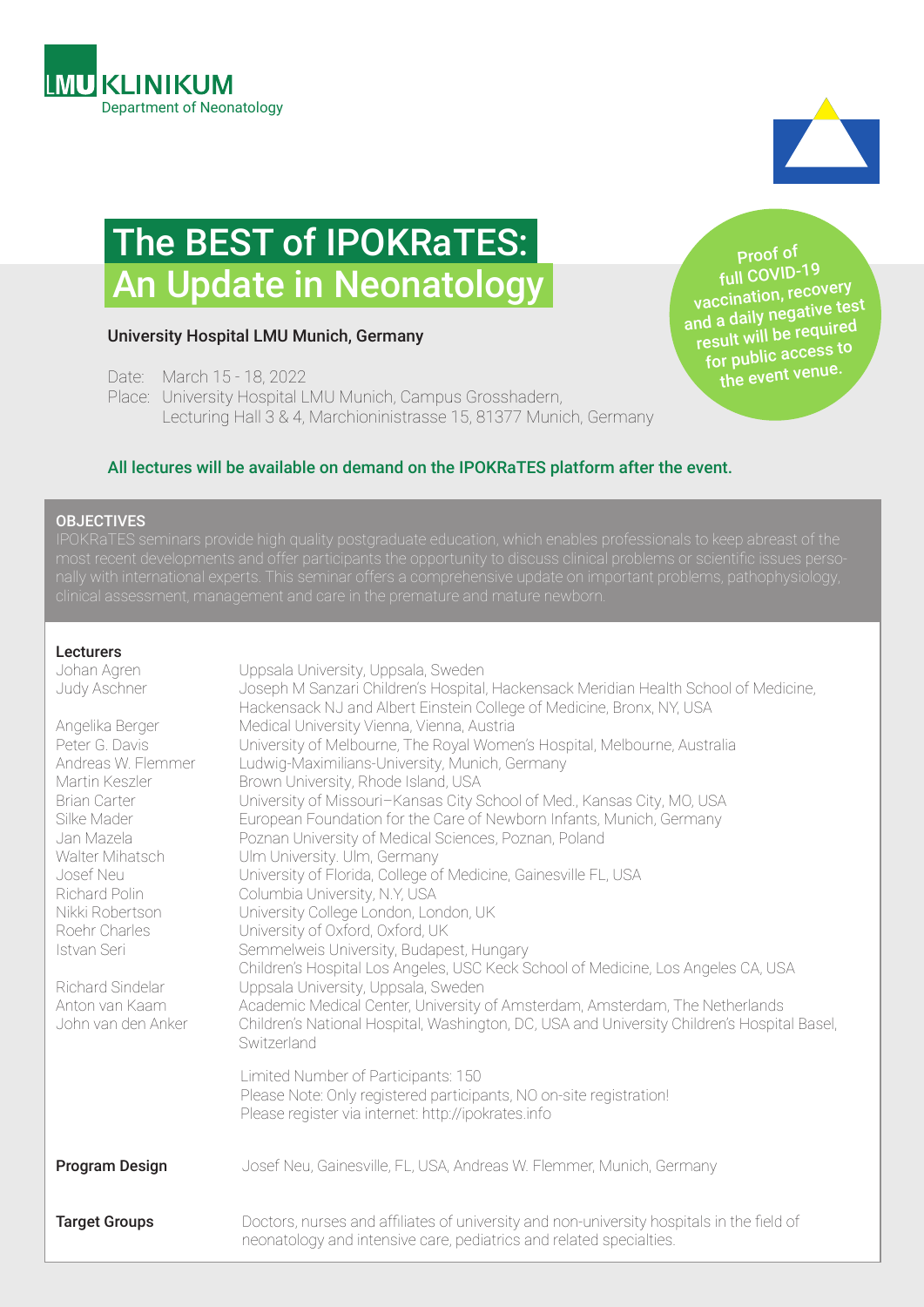| <b>Local Organizer</b>                    | Professor Dr. med. Andreas W. Flemmer,<br>Marchioninistrasse 15, 81377 Munich, Germany<br>Phone +49-89-7095-2808 / 2807, Fax +49-89-7095-2809<br>e-mail: Andreas.Flemmer@med.uni-muenchen.de                                                | Leiter Neonatologie Kinderklinik am Perinatalzentrum der LMU-München, Großhadern |
|-------------------------------------------|---------------------------------------------------------------------------------------------------------------------------------------------------------------------------------------------------------------------------------------------|----------------------------------------------------------------------------------|
| Information/<br>Registration              | IPOKRaTES Head Office c/o m:con - mannheim:congress GmbH<br>Rosengartenplatz 2, 68161 Mannheim / Germany<br>Phone +49 (0)621 4106-134, Fax +49 (0)621 4106-80134<br>e-mail: ipokrates@mcon-mannheim.de, internet: http://www.ipokrates.info |                                                                                  |
| <b>Participation Fees</b>                 | before January 18, 2022                                                                                                                                                                                                                     | after January 18, 2022                                                           |
| Single Person                             | 580,-€                                                                                                                                                                                                                                      | $650 - \epsilon$                                                                 |
| On Demand Recording<br>(Audio and Slides) |                                                                                                                                                                                                                                             | 400 $ \in$                                                                       |

### Tuesday, March 15, 2022 Prenatal, Delivery Room, Decisions on Viability, Transport, Stabilization, Fluid and Electrolytes, Early TPN *07:00-08.30 Registration & Testing* 08:30-08:40 Opening Remarks Josef Neu, Georg Simbruner, Andreas Flemmer 08:40-09:10 Transition at Birth: Resuscitation Charles Roehr 09:10-09:40 What's New in Neonatal Resuscitation **Peter Davis** Peter Davis 09:40-10:10 Neonatal Transport Jan Mazela 10:10-10:40 Pulmonary Transition with a Focus on less Invasive Surfactant Administration Angelika Berger *10:40-11:10 Coffee break* 11:10-11:30 Differential Diagnosis and Management of Delivery Room Andreas Flemmer Respiratory Failure of the Newborn 11:30-12:10 Management of Neonates with Refractory Pulmonary Hypertension Judy Aschner *12:10-13:10 Lunch* 13:10-13:40 Medical Futility and Moral Distress Brian Carter Brian Carter Brian Carter 13:40-14:10 Fetal Medicine and Neonatal Care Brian Carter Brian Carter Brian Carter 14:10-15:10 Strategies to improve outcomes at the Border of Viability Johan Agren 15:10-15:55 Panel Discussion on the Care at the Border of Viability Andreas Flemmer and Faculty *15:55-16:25 Coffee break* 16:25-16:55 Fluid and Electrolyte Controversies in the Preterm Infant Richard Polin 16:55-17:25 Special Consideration for Fluids and Electrolytes for Johan Agren Extremely Low Birthweight Preterms 17:25-17:55 Introduction of Early TPN in Preterm Infants: Composition Josef Neu and Walter Mihatsch with an Emphasis on Protein, Lipids, Calcium and Phosphorus 17:55-18:25 Question and Answer Panel Discussion: Perinatal, Josef Neu and Faculty Delivery Room Fluids, Electrolytes, TPN Subject to change.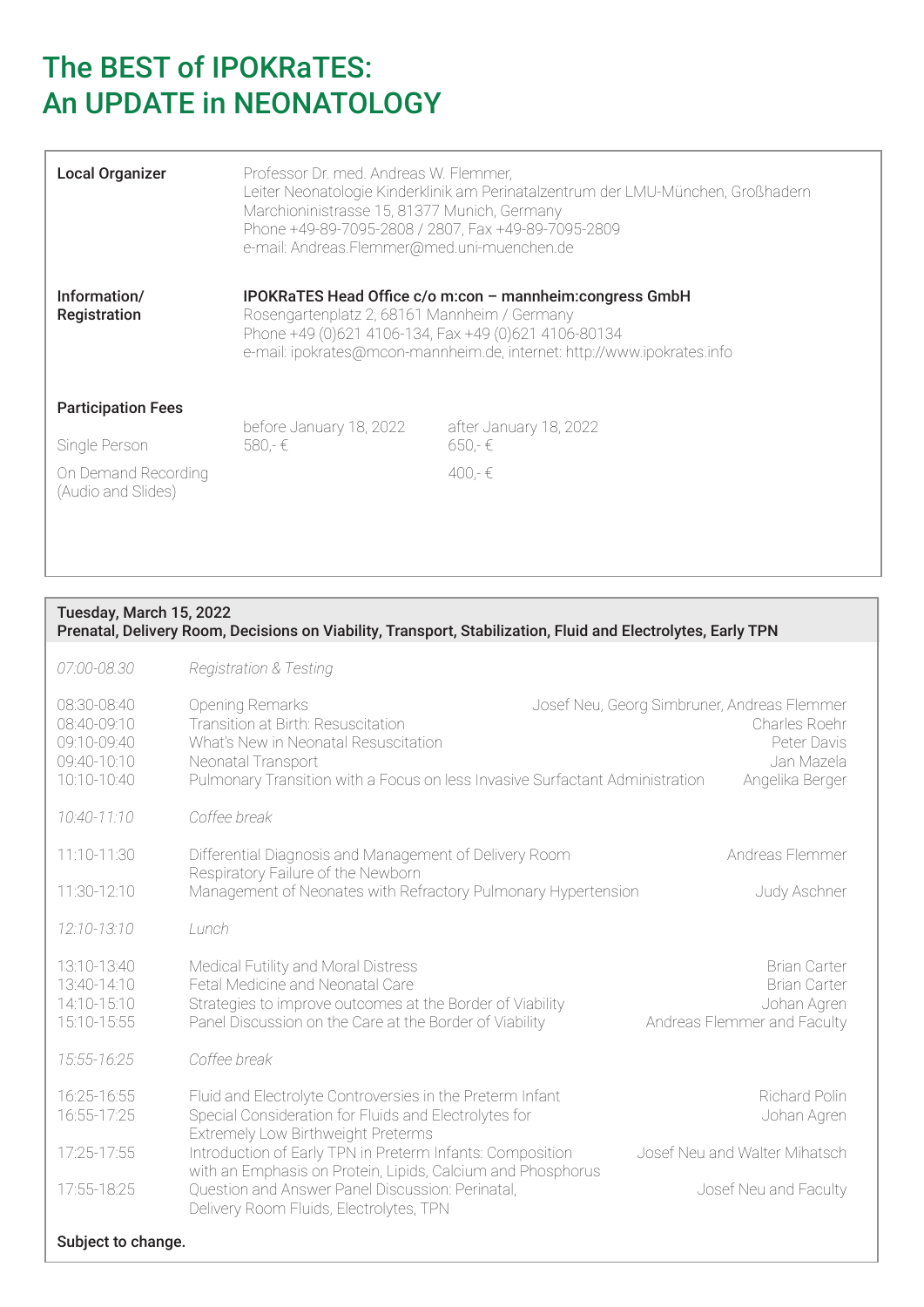#### Wednesday, March 16, 2022 Ventilation, Ethics, Care Strategies, Neonatal Neurology

| 07:00-08:00                                              | Testing                                                                                                                                                                                                                                                                                                                                       |                                                                                 |
|----------------------------------------------------------|-----------------------------------------------------------------------------------------------------------------------------------------------------------------------------------------------------------------------------------------------------------------------------------------------------------------------------------------------|---------------------------------------------------------------------------------|
| 08:00-08:20<br>08:20-08:50<br>08:50-09:35<br>09:3510:00  | Physiologically Oriented Ventilator Support Strategies in the Neonate<br>Next Generation of Assisted Ventilatory Strategies - NAVA and NIV-NAVA<br>Managing pulmonary hypertension in Infants with congenital diaphragmatic<br>hernia and bronchopulmonary dysplasia<br>Panel Discussion Ventilation I: Controversies in Neonatal Ventilation | Martin Keszler<br>Richard Sindelar<br>Judy Aschner<br>Peter Davis and Faculty   |
| 10:00-10:30                                              | Coffee break                                                                                                                                                                                                                                                                                                                                  |                                                                                 |
| 10:30-11:00<br>11:00-11:30<br>11:30-12:00<br>12:00-12:30 | <b>High Frequency Ventilation</b><br>Invasive and Non-invasive Support<br>Aerosol Delivery to Ventilated Infants<br>Panel Discussion Ventilation II: Controversies in Neonatal Ventilation                                                                                                                                                    | Anton van Kaam<br>Charles Roehr<br>Jan Mazela<br>Peter Davis and Faculty        |
| 12:30-13:30                                              | Lunch                                                                                                                                                                                                                                                                                                                                         |                                                                                 |
| 13:30-14:00<br>14:00-14:30<br>14:30-15:00<br>15:00-15:30 | Pre and Postnatal Steroids: Risk and Benefits<br>Change Management - how to introduce new Ideas in NICU teams<br>Why do we need to implement the European Standards of Care for<br>Newborn Health - A parent perspective<br>Panel Discussion                                                                                                  | Anton van Kaam<br>Angelika Berger<br>Silke Mader<br>Angelika Berger and Faculty |
| 15:30-16:00                                              | Coffee break                                                                                                                                                                                                                                                                                                                                  |                                                                                 |
| 16:00-17:00<br>17:00-17:30                               | HIE New Developments and other issues in neonatal neurology<br>Consent for Research in Delivery Room                                                                                                                                                                                                                                          | Nikki Robertson<br>Peter Davis                                                  |

### Thursday, March 17, 2022

#### Morning: Neonatal Gastroenterology, Nutrition, Nutritional Strategies and Guidelines, Controversies, Necrotizing Enterocolitis

| 07:00-08:00                                    | Testing                                                                                                                                                                              |                                                       |
|------------------------------------------------|--------------------------------------------------------------------------------------------------------------------------------------------------------------------------------------|-------------------------------------------------------|
| 08:00-09:00                                    | Tailoring Therapies for Neonatal Encephalopathy -<br>where will we be in 5 years?                                                                                                    | Nikki Robertson                                       |
| 09:00-09:30<br>09:30-10:00<br>10:00-10:30      | Development of the GI tract and Considerations for Enteral Feeding<br>ESPGHAN Nutritional Guidelines for the Neonate: Special Considerations<br>Nutritonal and Feeding Controversies | Josef Neu<br>Walter Mihatsch<br>Josef Neu and Faculty |
| 10:30-11:00                                    | Coffee break                                                                                                                                                                         |                                                       |
| 11:00-11:30<br>11:30-12:00                     | Necrotizing Enterocolitis: More than One Disease - Pathogeneses<br>Controversies related to NEC                                                                                      | Josef Neu<br><b>Faculty Panel</b>                     |
| 12:00-13:00                                    | Lunch.                                                                                                                                                                               |                                                       |
| Afternoon: Neonatal Neurology/Neurodevelopment |                                                                                                                                                                                      |                                                       |
| $10.00110.00$                                  | Noopotal Lamoadynamica: Tractmont of Noopotal Lynctensian                                                                                                                            | Istuar Osci                                           |

| 13:00-13:30 | Neonatal Hemodynamics: Treatment of Neonatal Hypotension  | Istvan Seri                      |
|-------------|-----------------------------------------------------------|----------------------------------|
| 13:30-14:00 | PDA-Should it be Treated? Medical and Surgical Management | Richard Sindelar                 |
| 14:00-14:45 | Controversies in Management of Patent Ductus Arteriosus:  | <b>Richard Polin and Faculty</b> |
| 14:45-15:15 | Coffee break                                              |                                  |
| 15:15-15:45 | Developmental and Neonatal Pharmacology 2020              | John van den Anker               |
| 15:45-16:15 | Impact of Hypothermia on Drug Dosing in Neonates          | John van den Anker               |
| 16:15-16:45 | Questions and Answers                                     | John van Anker and Faculty       |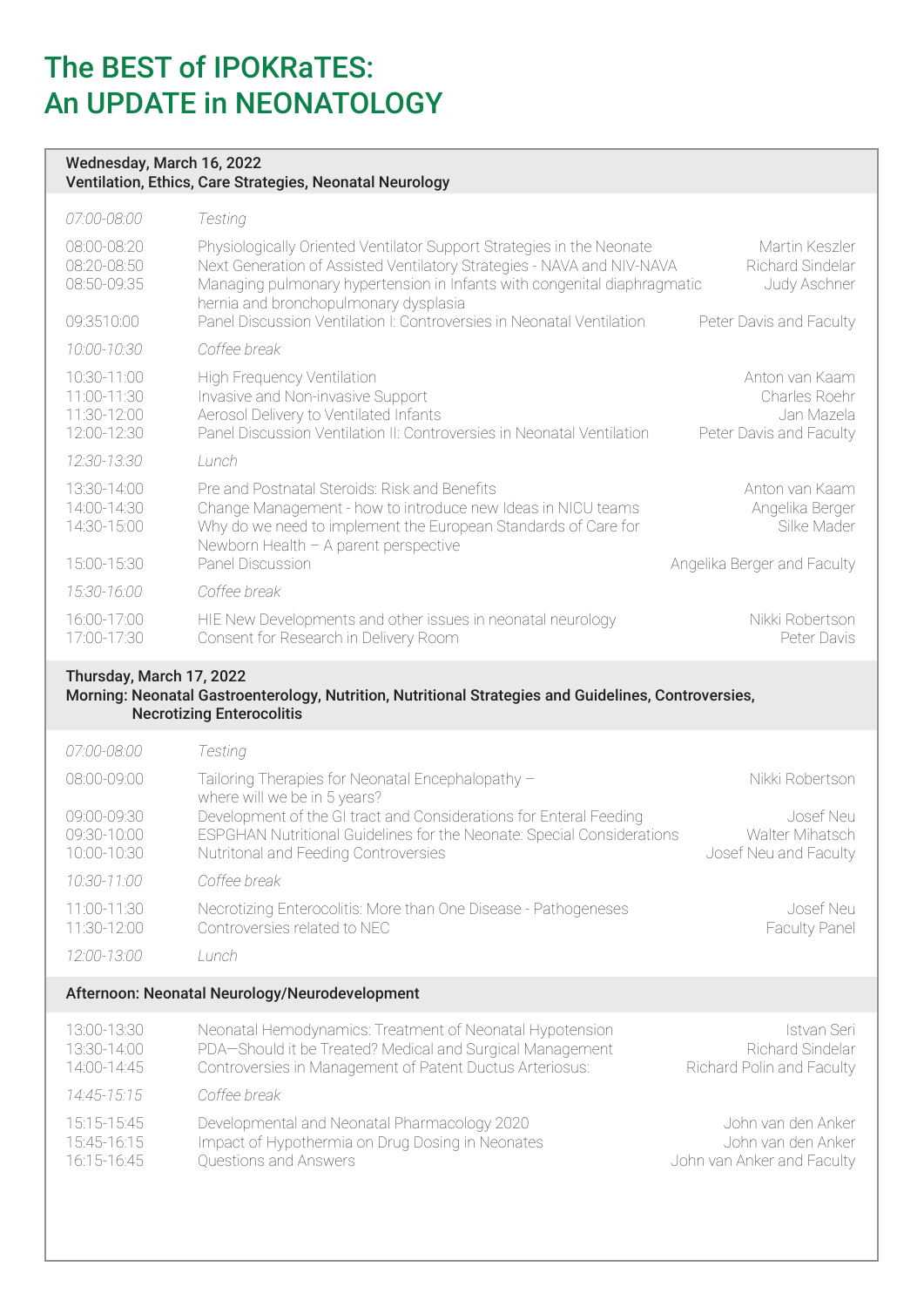#### Friday, March 18, 2022 Immunology, Sepsis, Microbiome, Viral Infections

| 07:00-08:00   | Testing                                                               |                                  |
|---------------|-----------------------------------------------------------------------|----------------------------------|
| 08:00-08:30   | Neonatal Multiomics and Artificial Intelligence: What's in the Future | Josef Neu                        |
| 08:30-09:00   | Antibiotic stewardship in the NICU                                    | Angelika Berger                  |
| 09:00-09:30   | An evidence based approach to early-onset sepsis                      | Richard Polin                    |
| 09:30-09:45   | Panel Discussion                                                      | <b>Richard Polin and Faculty</b> |
| 09:45-10:15   | Coffee break                                                          |                                  |
| 10:15-10:45   | CPAP & NIPPV: Both can be effective, but one is better                | Richard Polin                    |
| $10:45-11:15$ | BPD Prevention and Management                                         | Charles Roehr                    |
| $11:15-11:45$ | Established Severe BPD: BPD Collaborative                             | Richard Sindelar                 |
| $11:45-12:15$ | BPD Controversies, Questions and Answers                              | Charles Roehr and Faculty        |

Subject to change.